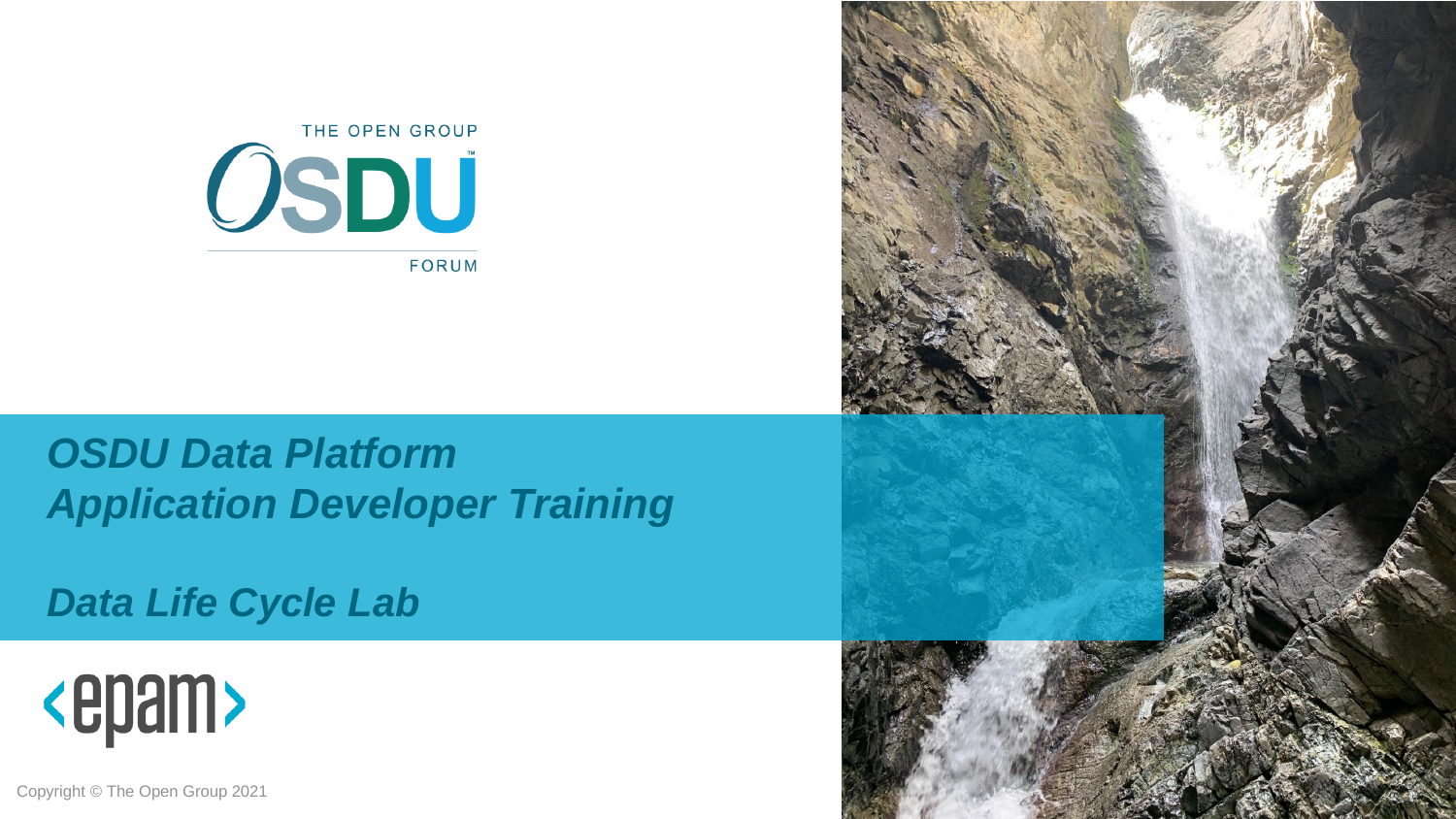### **Data Life Cycle**



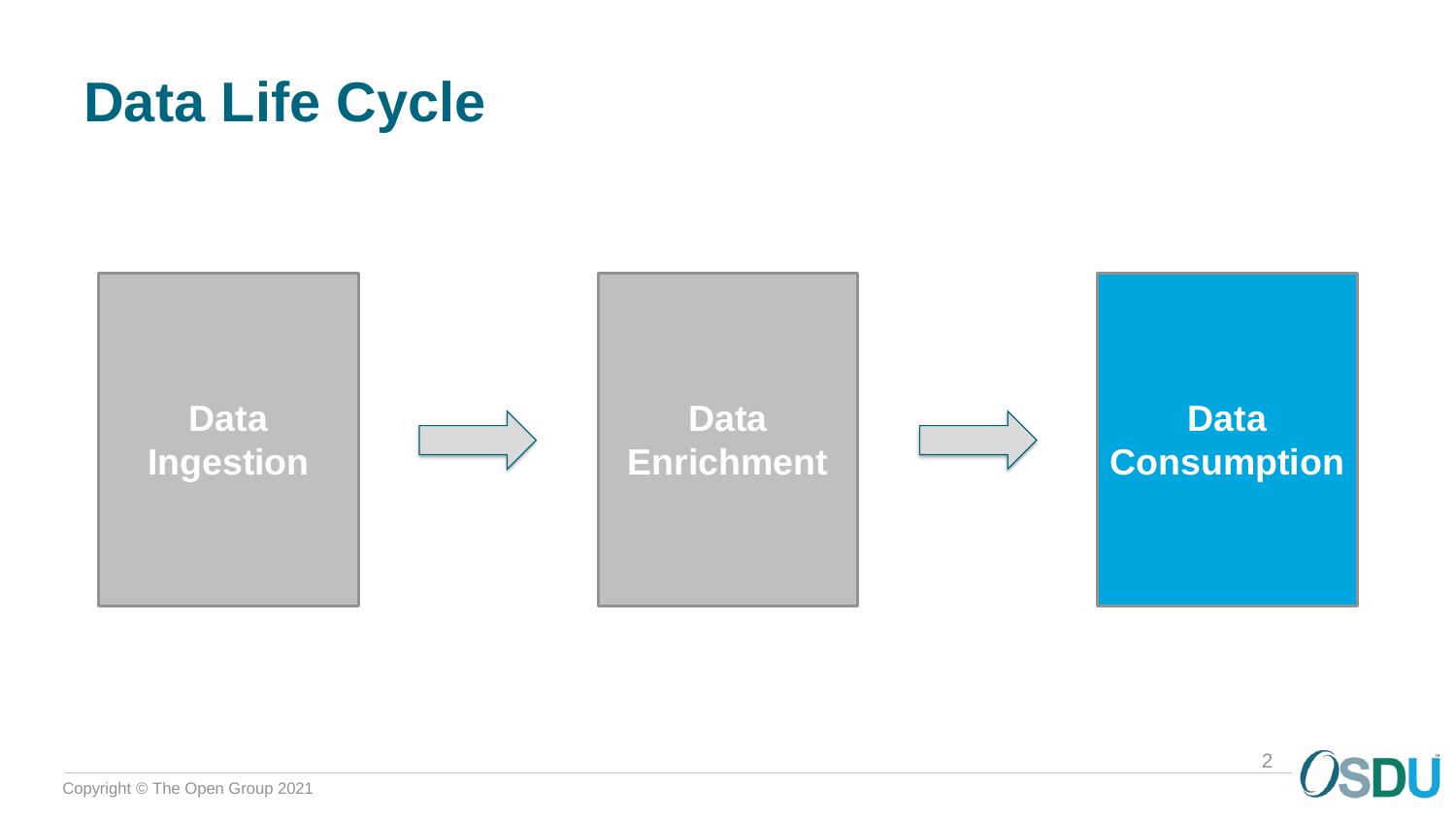### **Data Consumption**





**Dataset Service and others**

> 3 H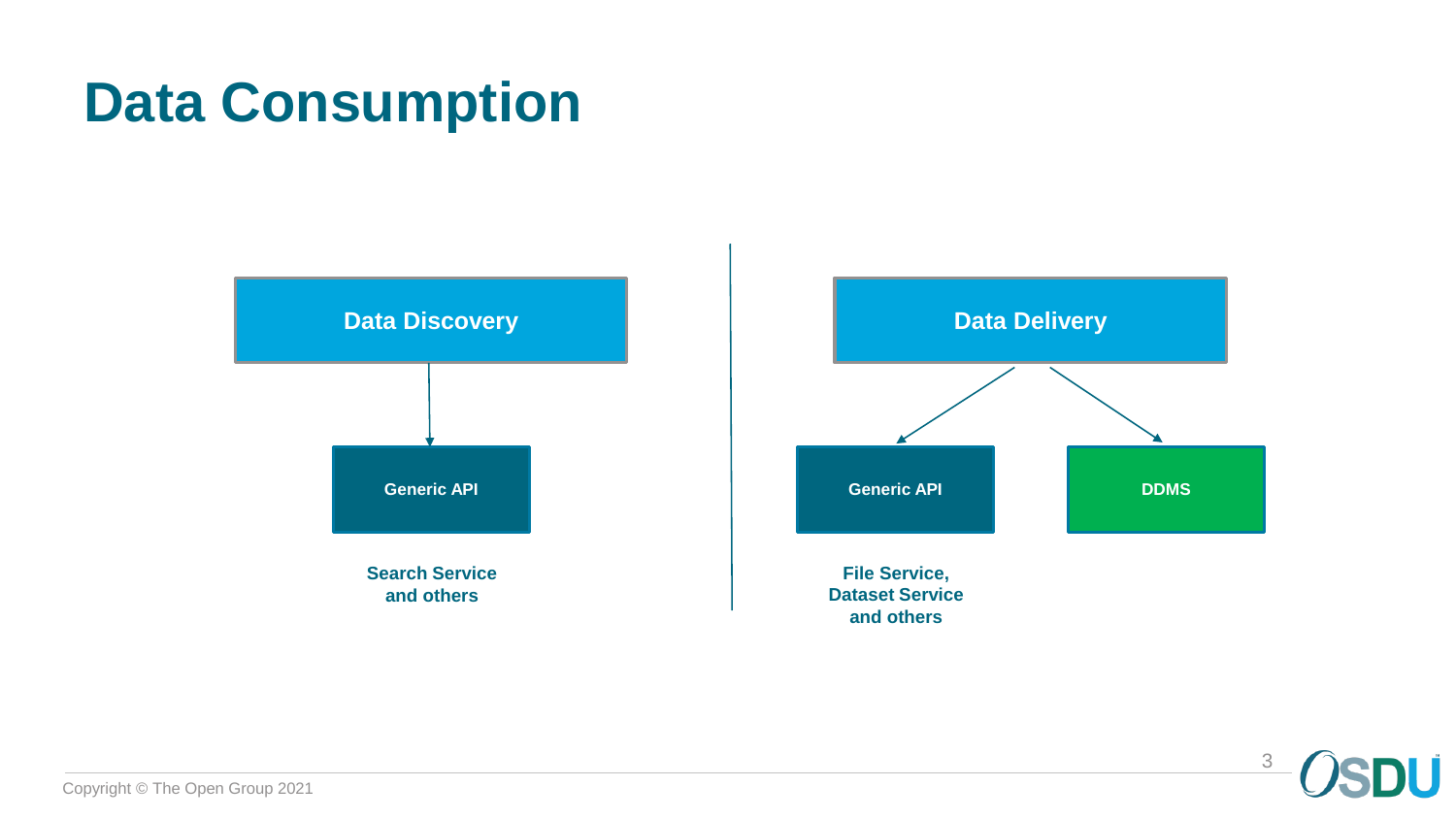#### **End-to-end Application**

- » These training materials are based on the Quickstart application
- » You can explore the source code and run the application

- » Backend in Python
- » Frontend in React

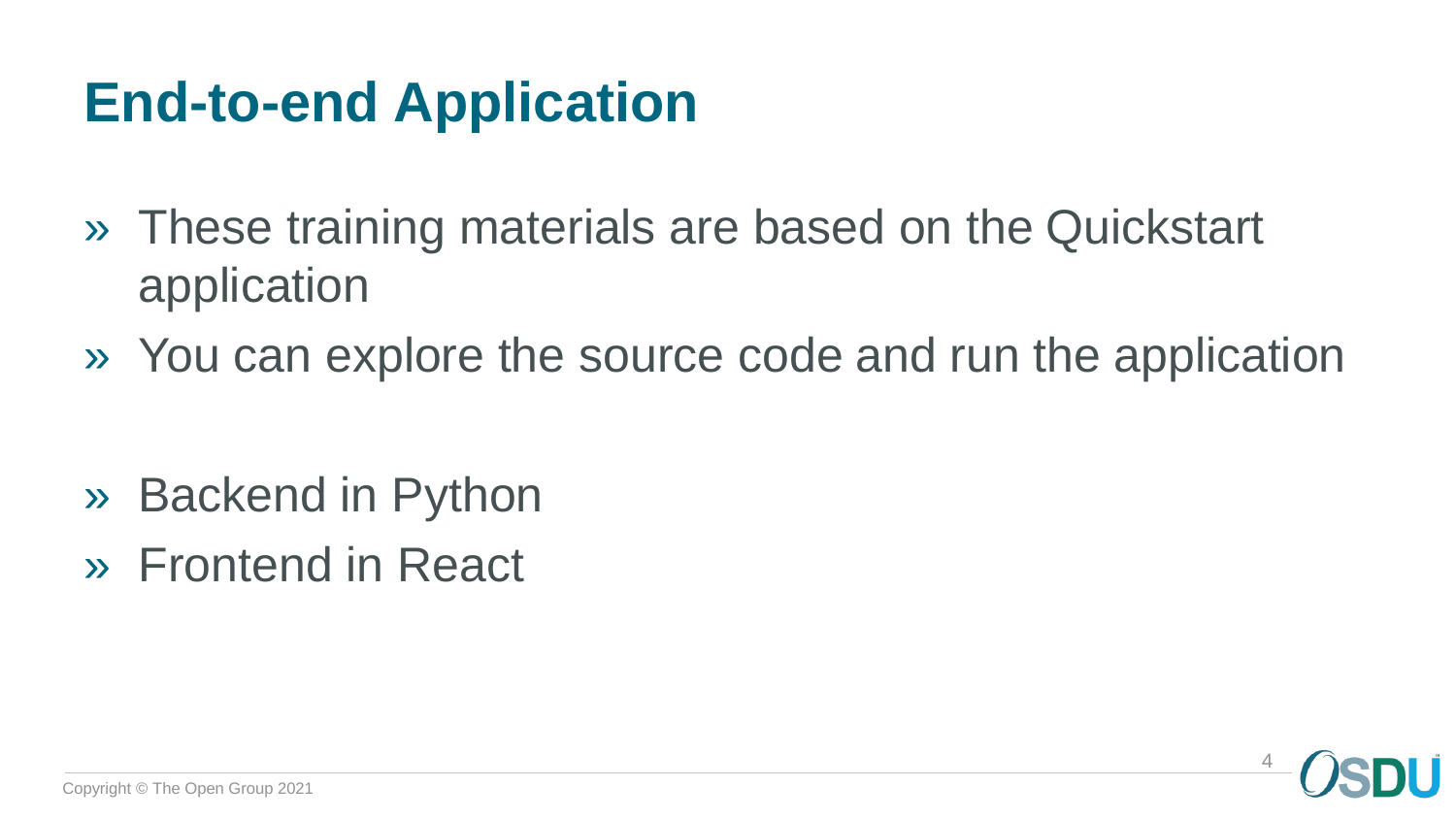# **Authorization: Configuration**

- » Register your application with the Identity Provider.
- » Get **client\_id**, **client\_secret** and **auth\_discovery\_url** from your OSDU administrator or cloud provider.
	- OSDU AUTH CLIENT ID="<your client id>"  $\mathbf{1}$
	- OSDU AUTH CLIENT SECRET="<well hidden secret>" 2
	- OSDU AUTH DISCOVERY URL="<cloud specific auth discovery url 2.0>" 3
	- OSDU\_AUTH\_REDIRECT\_URL="http://localhost:8080/auth/callback" 4
	- OSDU AUTH SCOPES="openid profile offline access <your client id>/.default" 5
	- OSDU DATA PARTITION="opendes" 6
- » Make sure **redirect\_url** is whitelisted in cloud settings.

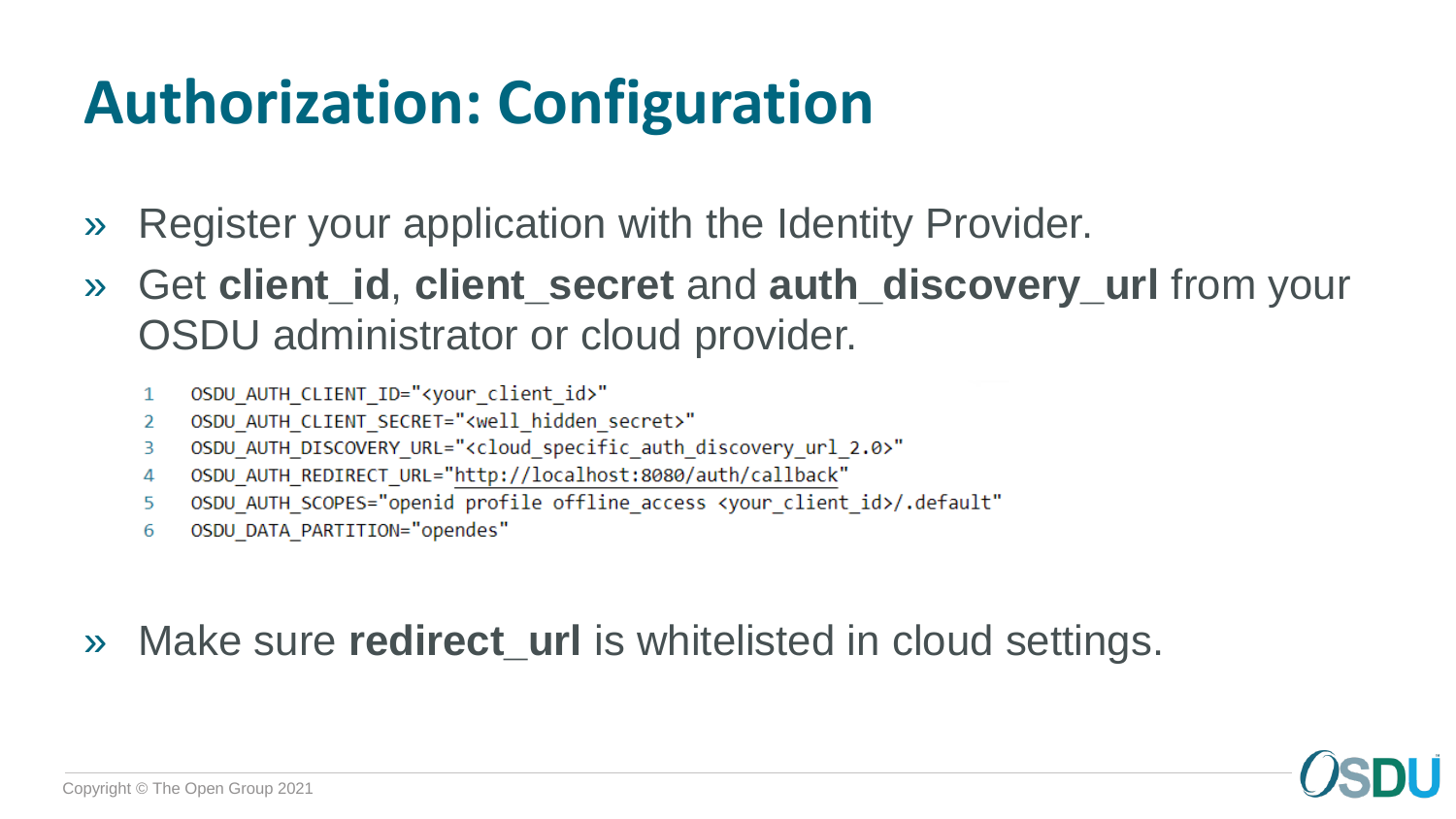# **Authorization: Client initialization**

```
from oic.oic import Client
\mathbf{1}
```

```
from oic.utils.authn.client import CLIENT AUTHN METHOD
2
```

```
oidc_client = Client(client_authn_method=CLIENT_AUTHN_METHOD, verify_ssl=False)
4
```

```
oidc client.provider config(issuer=OSDU AUTH DISCOVERY URL)
5
```

```
6
```
8

9

3

```
registration info = RegistrationResponse(
7
```

```
client id=OSDU AUTH CLIENT ID,
```

```
client secret=OSDU AUTH CLIENT SECRET,
```

```
10
```

```
oidc client.store registration info(registration info)
11
```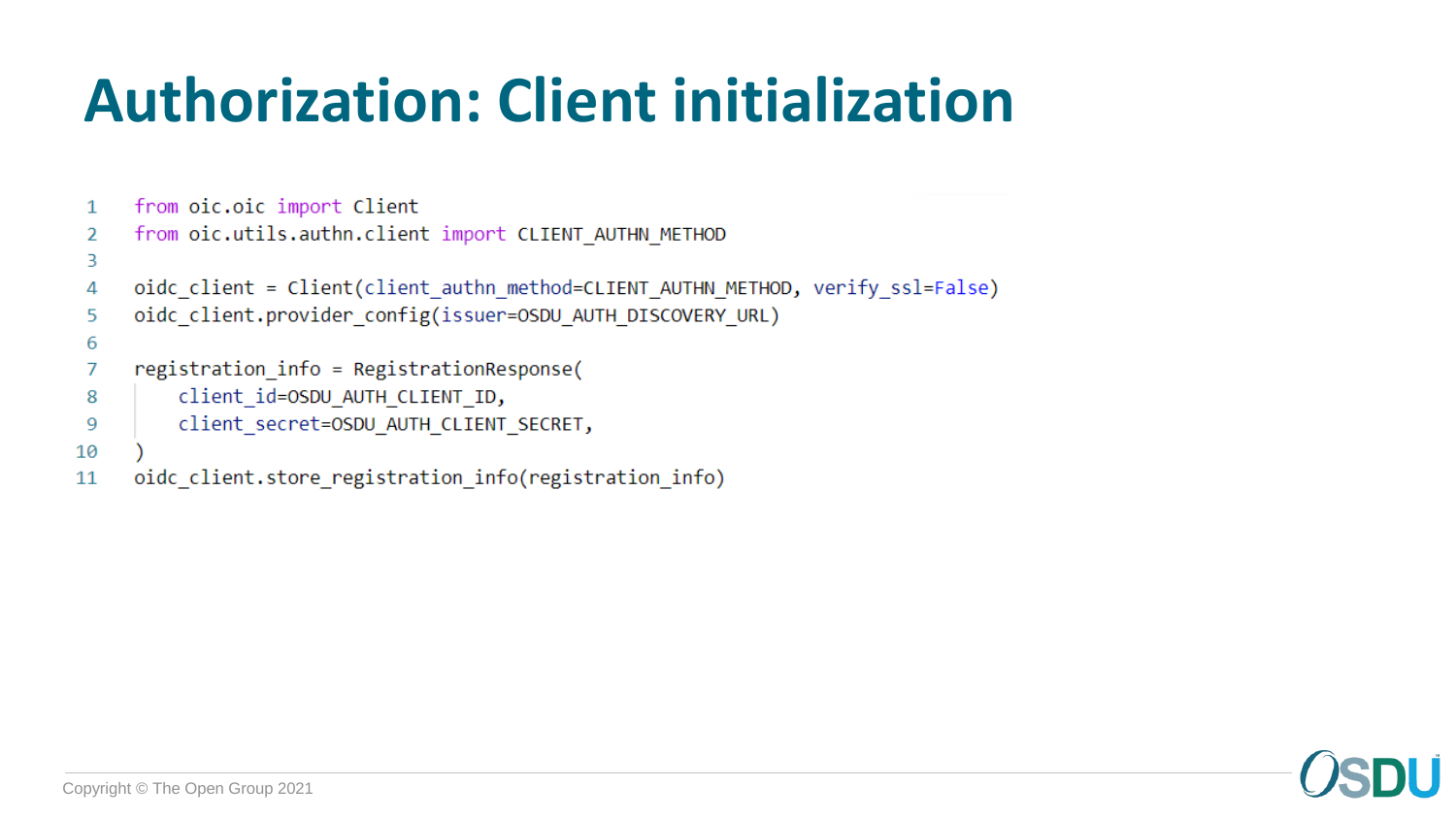### **Authorization: Redirect to authorization endpoint**

```
# scopes depend on the cloud provider
 1
     scopes = []2
     for item in OSDU AUTH SCOPES.split(","):
 3
         scopes.append(item)
 4
 5
     # set parameters for authorization server request
 6
     args = \{7
         "response type": "code",
 8
         "client id": oidc client.client id,
 9
         "scope": scopes,
10
         "redirect_uri": OSDU_AUTH_REDIRECT_URL,
11
         "state": session.state,
121314
15
     # create authorization request
     auth_request = oidc_client.construct_AuthorizationRequest(request_args=args)
16
17
     # get login url from provider configuration
18
     login url = auth request.request(oidc client.authorization endpoint)
19
     raise HTTPFound(login url) # HTTP 302
20
```
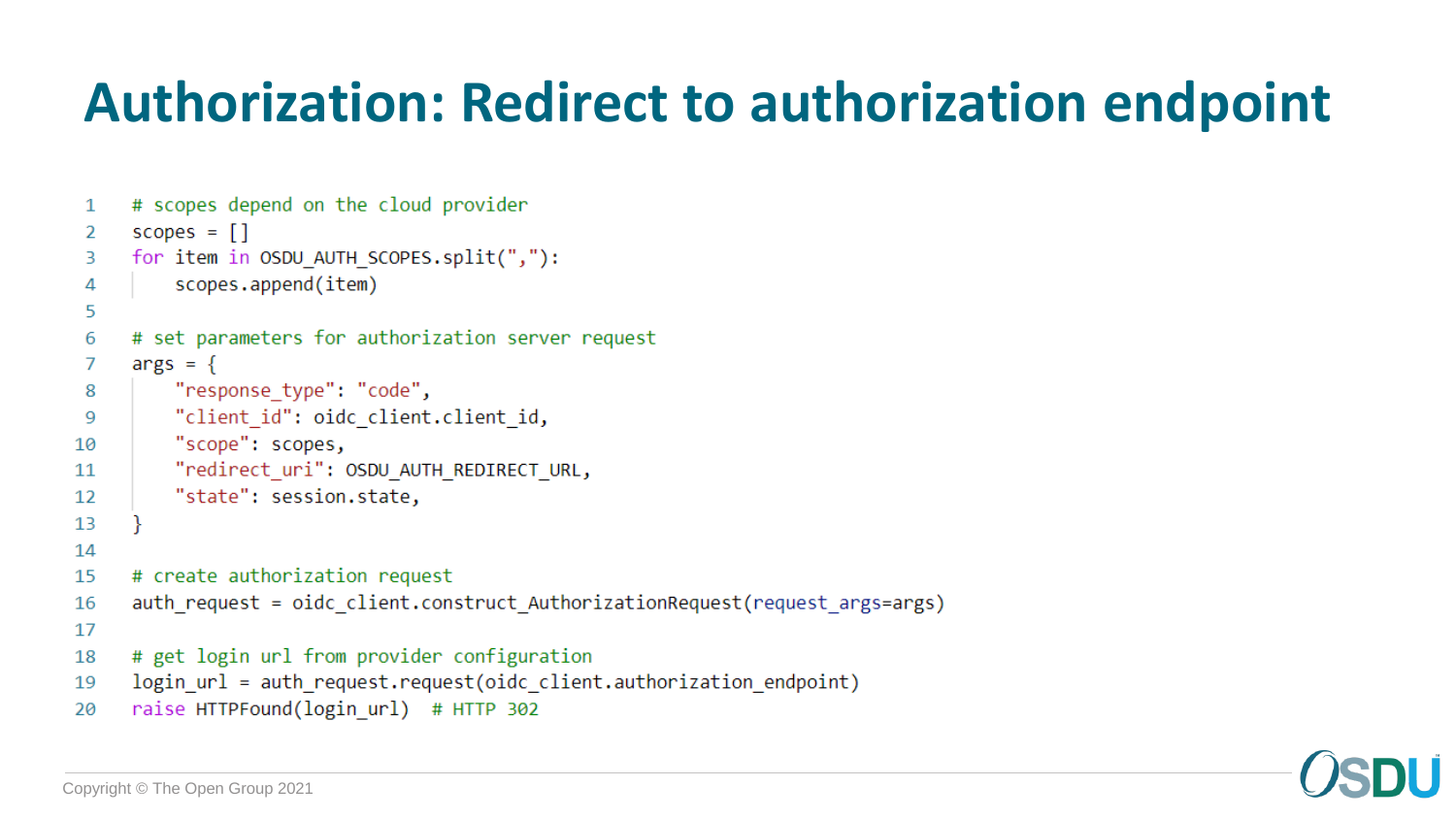# **Authorization: Get tokens**

```
callback response = oidc client.parse response(
 1
         AuthorizationResponse,
 2
         info=request.query_string,
 3
         sformat="urlencoded")
 4
 5
     # extract authorization code from auth server response
 6
     args = \{7
         "code": auth response["code"],
 8
 9
10
     # exchange authorization token for the access token
11access_token_response = oidc_client.do_access_token_request(
12
         state=auth response["state"],
13
         request args=args
14
15
16
     # extract tokens
17
     access token = access token response ["access token"]
18
     refresh_token = access_token_response["refresh_token"]
19
```
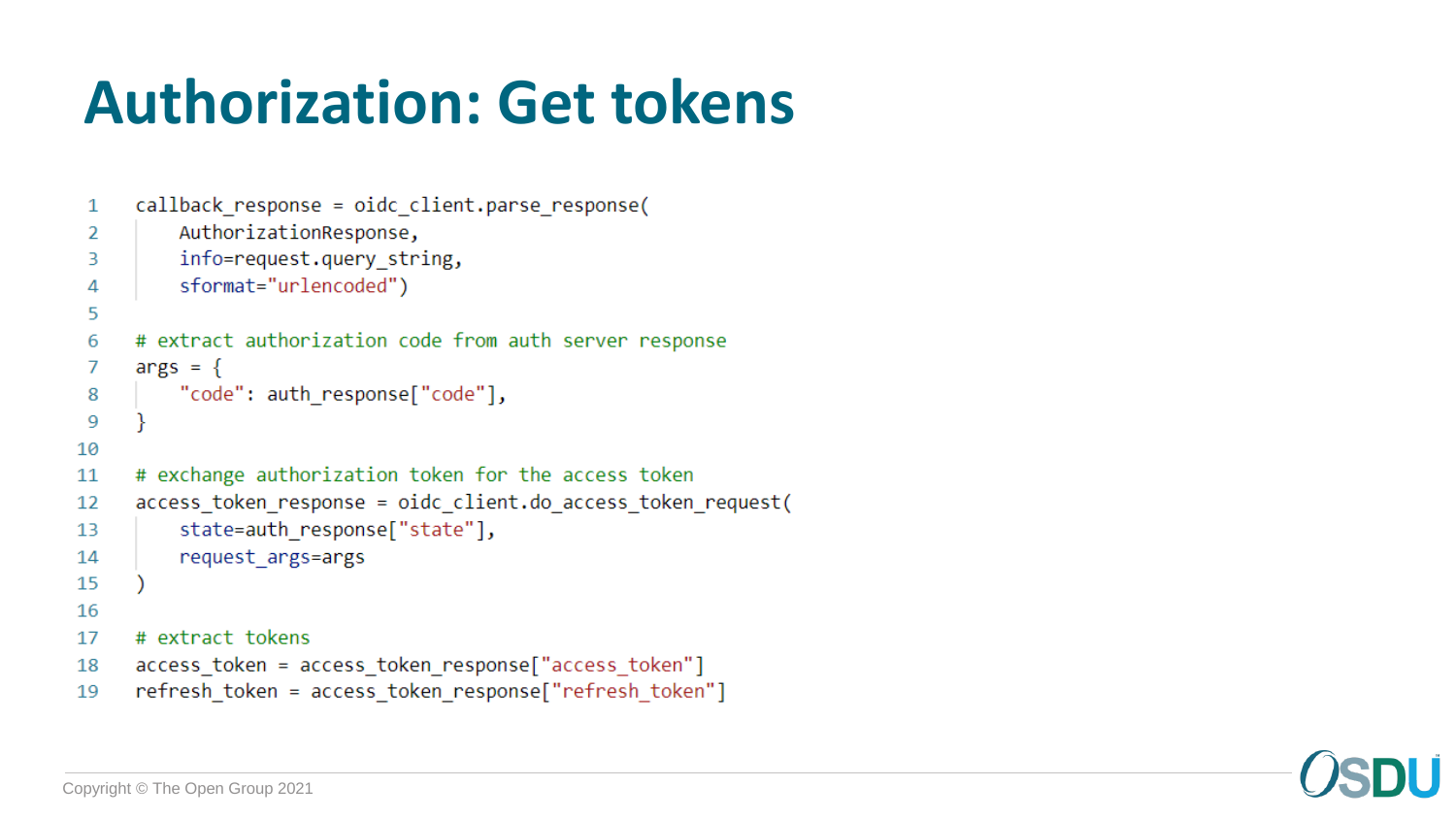# **Authorization: Assemble headers**

|                | 1 # Headers to be attached to every API call    |
|----------------|-------------------------------------------------|
| <sup>2</sup>   | headers = $\{$                                  |
| -3.            | "data-partition-id": OSDU DATA PARTITION,       |
| $\overline{4}$ | "Authorization": f"Bearer {self.access token}", |
| - 5            |                                                 |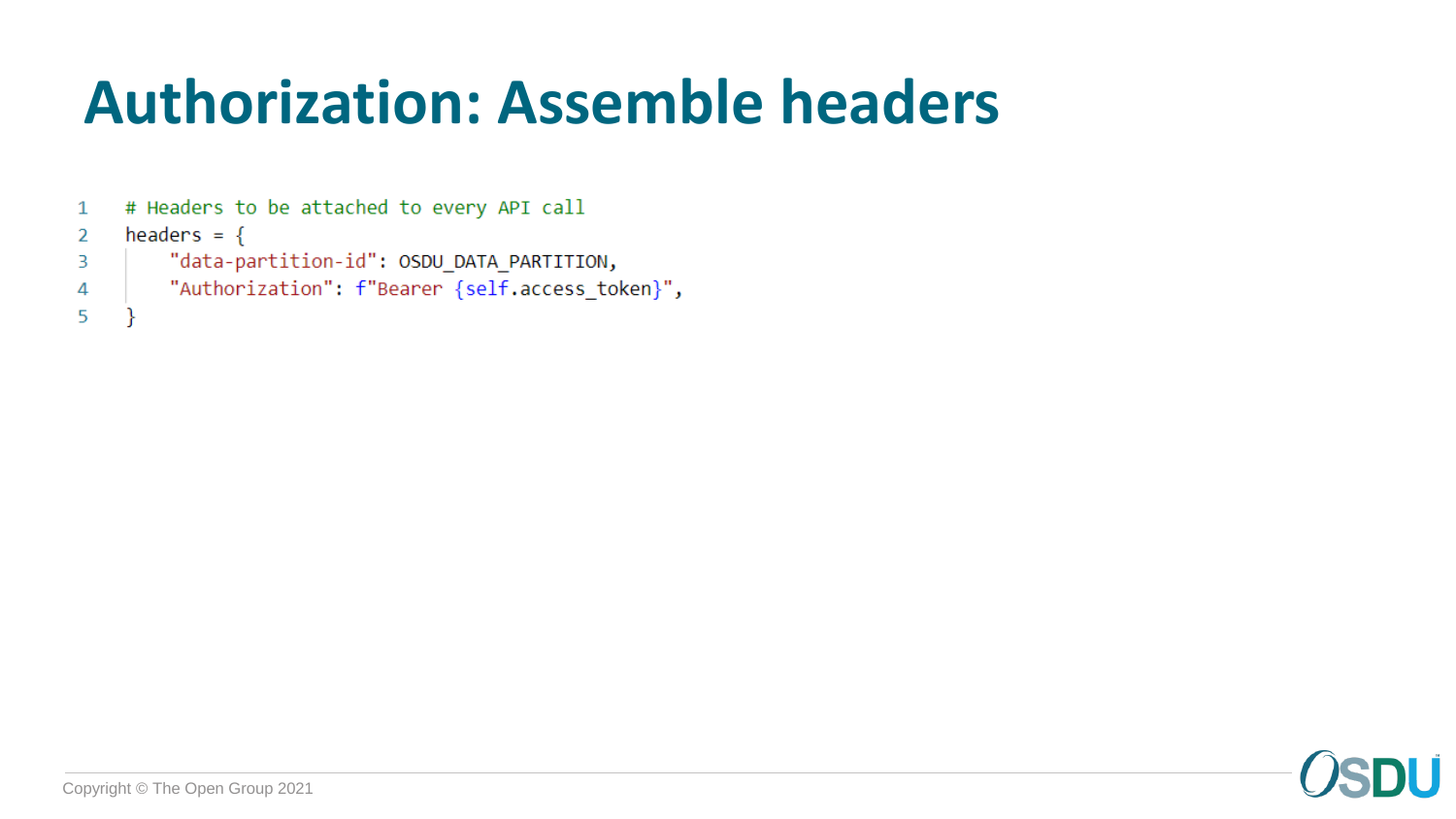### **Explore service API**

- » General list of services is well documented at <https://community.opengroup.org/osdu/documentation/-/wikis/Core-Services-Overview>
- » Every service has its own swagger page
	- <osdu\_endpoint>/api/search/v2/swagger-ui.html
	- <osdu\_endpoint>/api/file/swagger-ui.html

| Show/Hide | <b>List Operations</b>                                                                                                                              | Show/Hide   List Operations   Expand Operations<br><b>Expand Operations</b><br>Queries using the input request criteria.                                  |
|-----------|-----------------------------------------------------------------------------------------------------------------------------------------------------|-----------------------------------------------------------------------------------------------------------------------------------------------------------|
|           |                                                                                                                                                     |                                                                                                                                                           |
|           |                                                                                                                                                     |                                                                                                                                                           |
|           |                                                                                                                                                     |                                                                                                                                                           |
|           |                                                                                                                                                     |                                                                                                                                                           |
|           |                                                                                                                                                     |                                                                                                                                                           |
|           |                                                                                                                                                     |                                                                                                                                                           |
|           |                                                                                                                                                     | Queries using the input request criteria.                                                                                                                 |
|           | The API supports full text search on string fields, range queries on date, numeric or string fields, along with geo-spatial search. Required roles: | 'users.datalake.viewers' or 'users.datalake.editors' or 'users.datalake.admins' or 'users.datalake.ops'. In addition, users must be a member of data<br>A |
|           |                                                                                                                                                     |                                                                                                                                                           |

10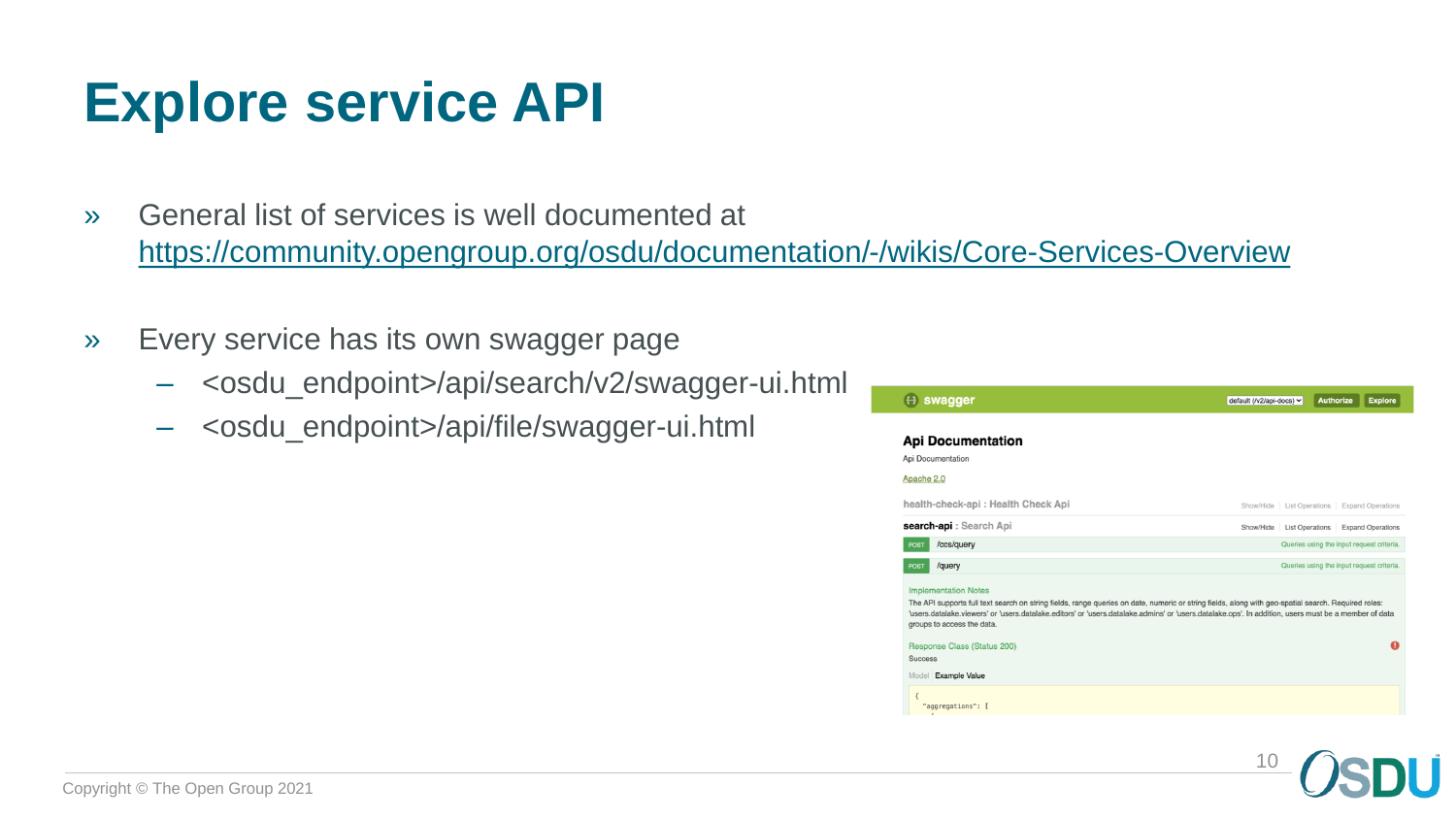#### **Two search options**

- » Full-text
- » Geo-spatial



11

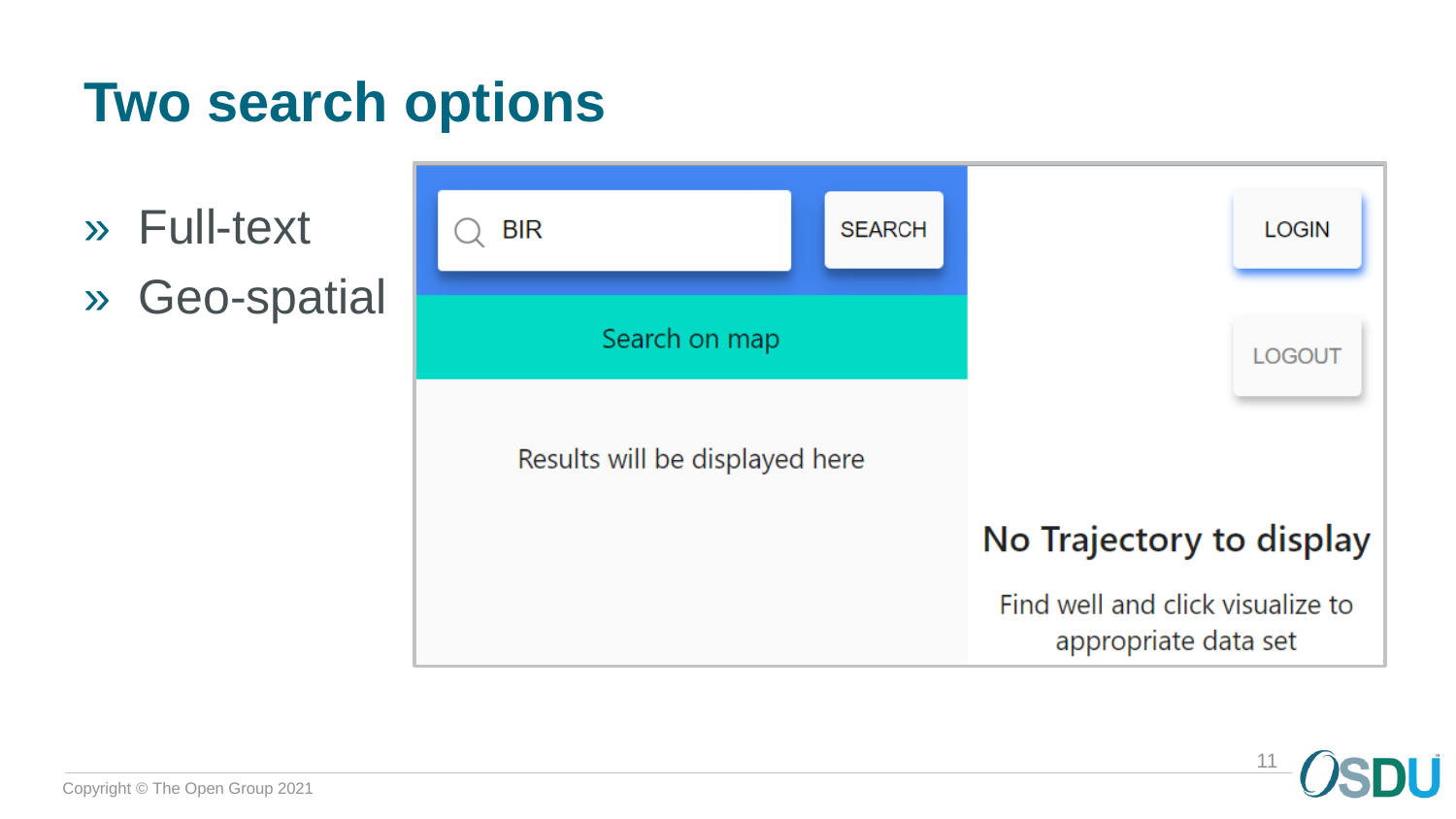# **Search Service: Make a request**

» get **osdu\_instance\_url** from your OSDU administrator or cloud provider

```
OSDU API SEARCH URL="https://<osdu instance url>/api/search/v2/query"
79
80
81
     search response = requests.post(
             OSDU API SEARCH URL,
82
             headers=headers,
83
             json=search query)
84
85
     search response json = search response.json()
86
```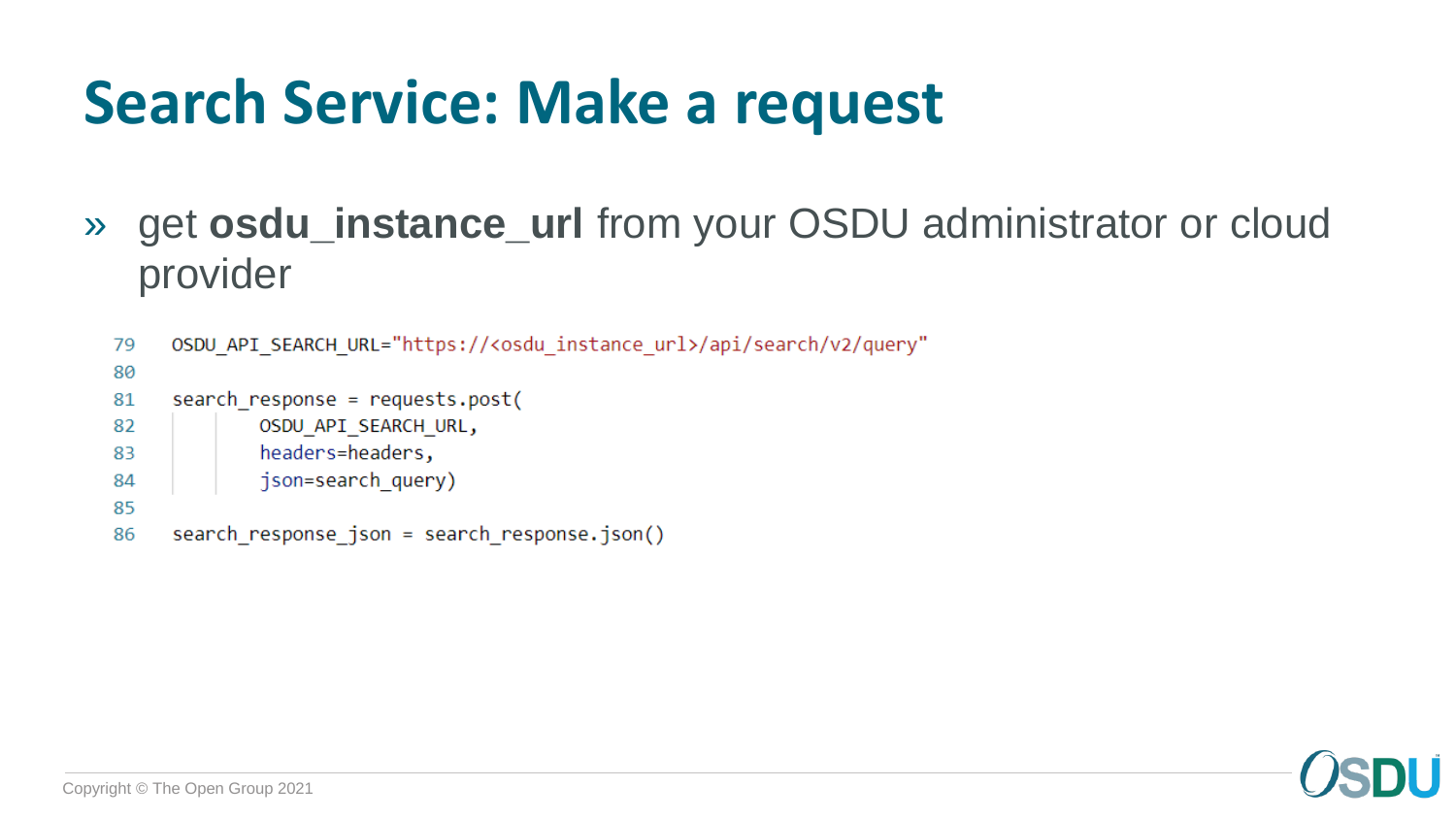## **Search Request: Construct a query**

```
# get well name from request, such as "A05-01"
66
     well name = request.params.get("well name")
67
68
69
     search query = \{"kind": "opendes:wks:master-data--Well:1.0.0",
70
         "query": f"data.FacilityID: \"{well_name}\"",
71
         "returnedFields": [
72
             "data.FacilityID",
73
             "id",
74
              "data.SpatialLocation.Wgs84Coordinates.geometries"
75
76
77
```


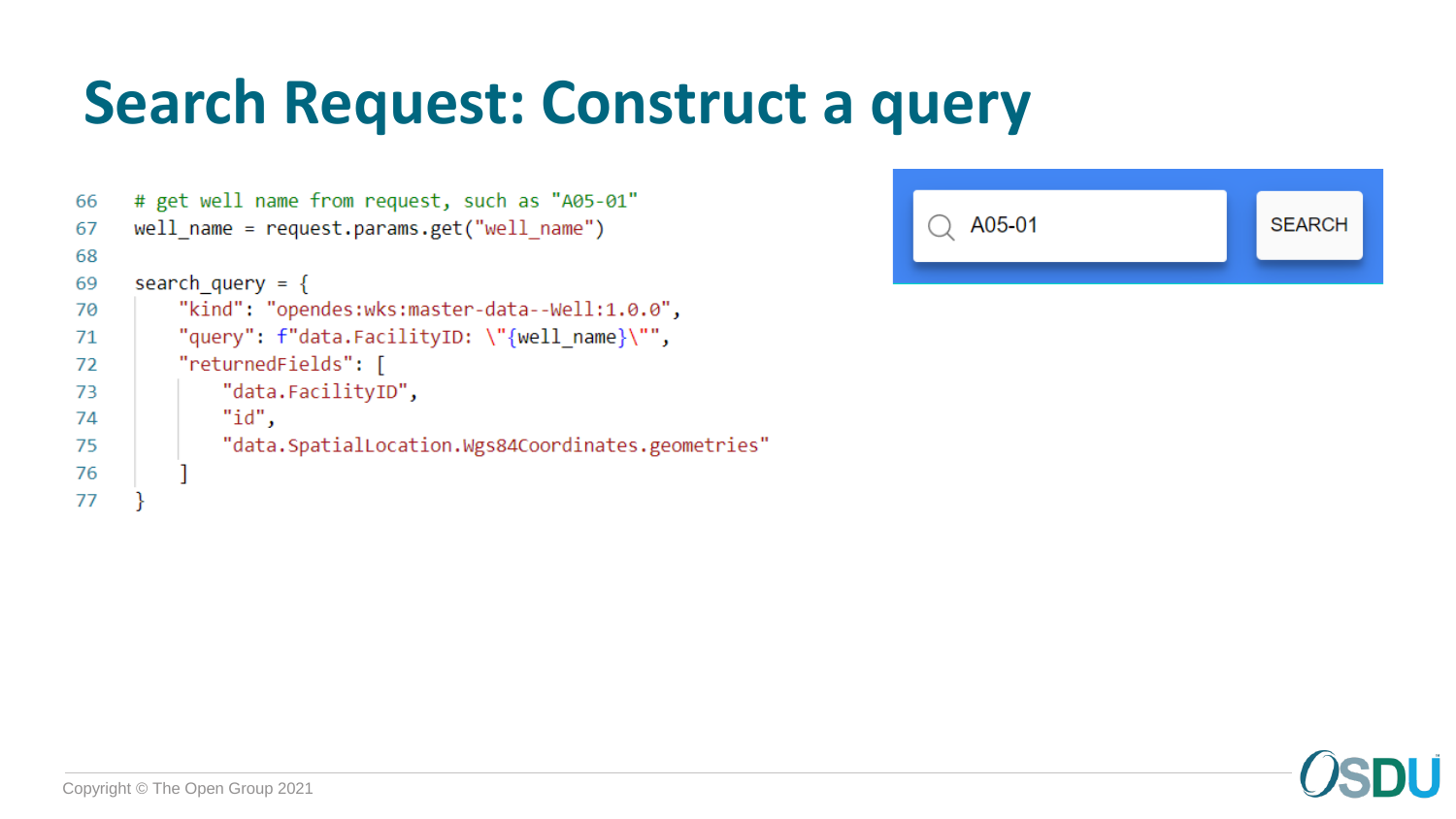## **Search Request: View response data**



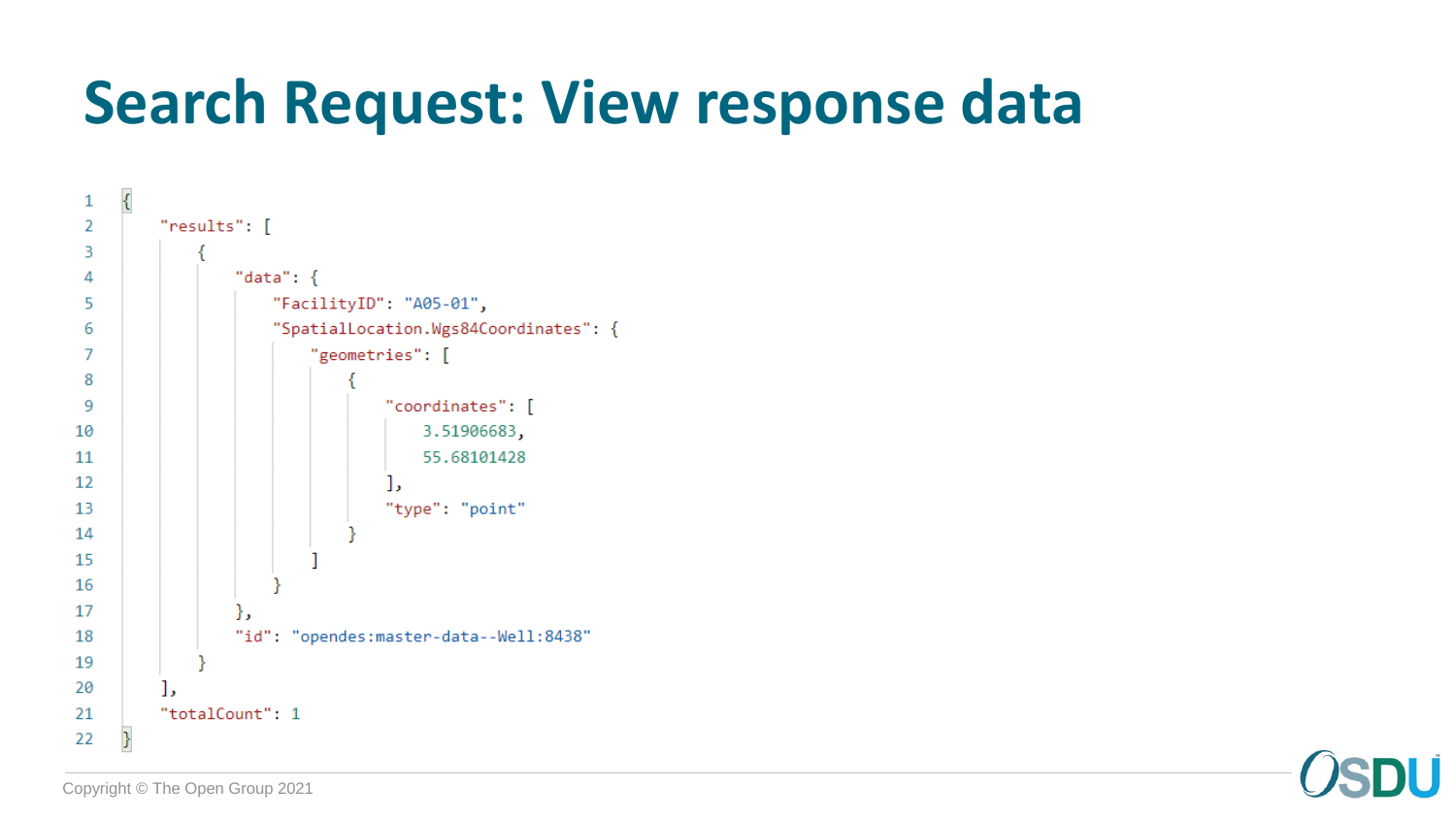# **Spatial Search: Construct a query**

```
# create Search API request payload:
 \mathbf{1}search query = \{2
          "kind": "opendes:wks:master-data--Well:1.0.0",
 3
          "spatialFilter": {
 Δ
              "field": "data.SpatialLocation.Wgs84Coordinates",
 5
              "byGeoPolygon": {
 6
                   "points": [
 8
                           "longitude": 5.1580810546875,
 9
                           "latitude": 52.859180945520826
10
11
                       łэ
12
                       . . .
13
14r,
15
          łэ
          "returnedFields": [
16
              "data.FacilityID",
17
              "id".
18
              "data.SpatialLocation.Wgs84Coordinates.geometries"
19
20
          Ъ
21
```


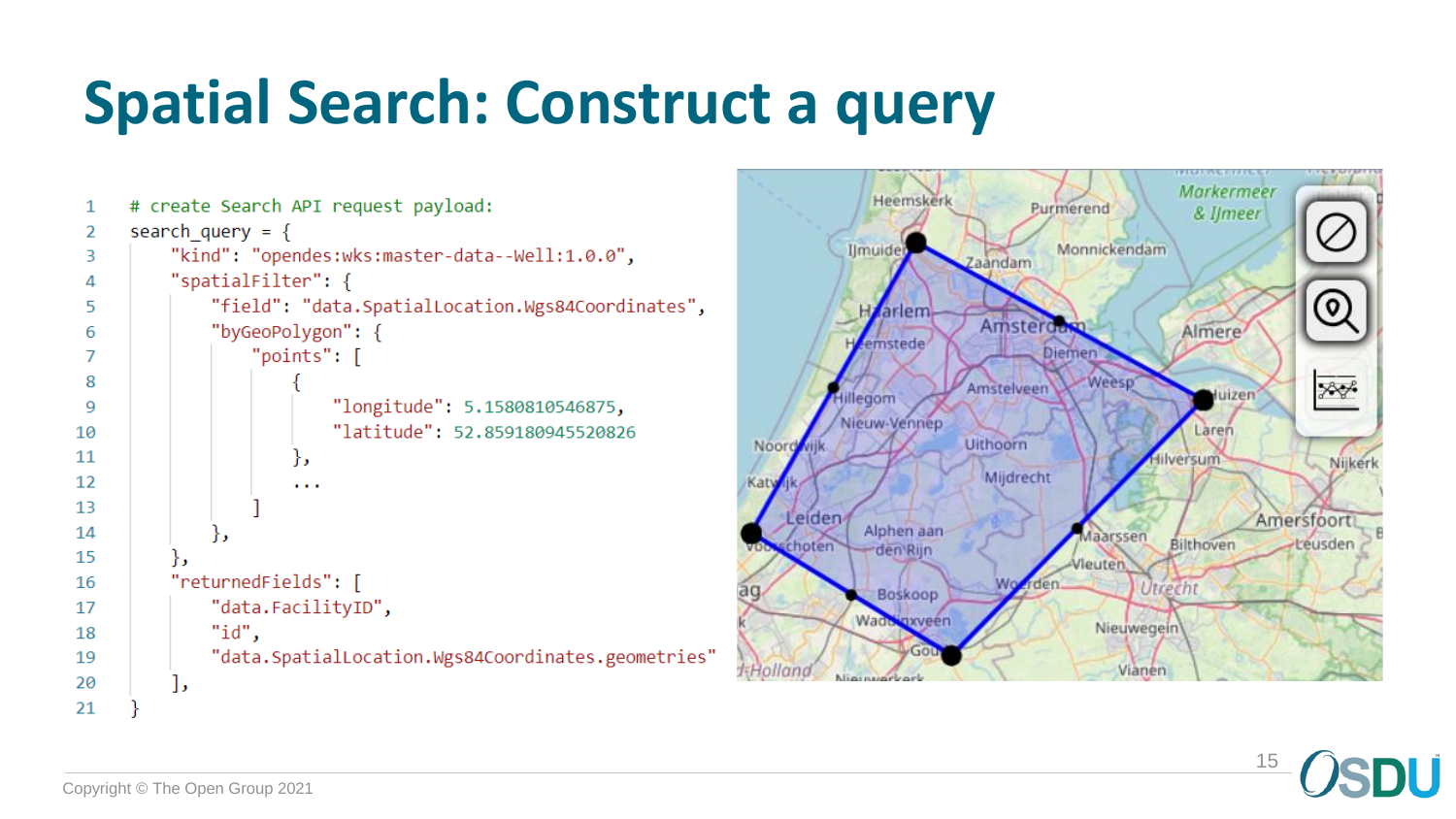# **Search Request: Query related records**

```
well id = request.params.get("well id")97
98
      search query = \{99
100
           "kind": "opendes:wks:master-data--Wellbore:1.0.0",
           "query": f"data.WellID: \{\text{well id}\}",
101
          "returnedFields": [
102
               "id".
103
               "data.NameAliases.AliasName"
104
105
106
107
      search response = requests.post(
108
109
          OSDU API SEARCH URL,
          headers=headers,
110
          json=search query)
111
```
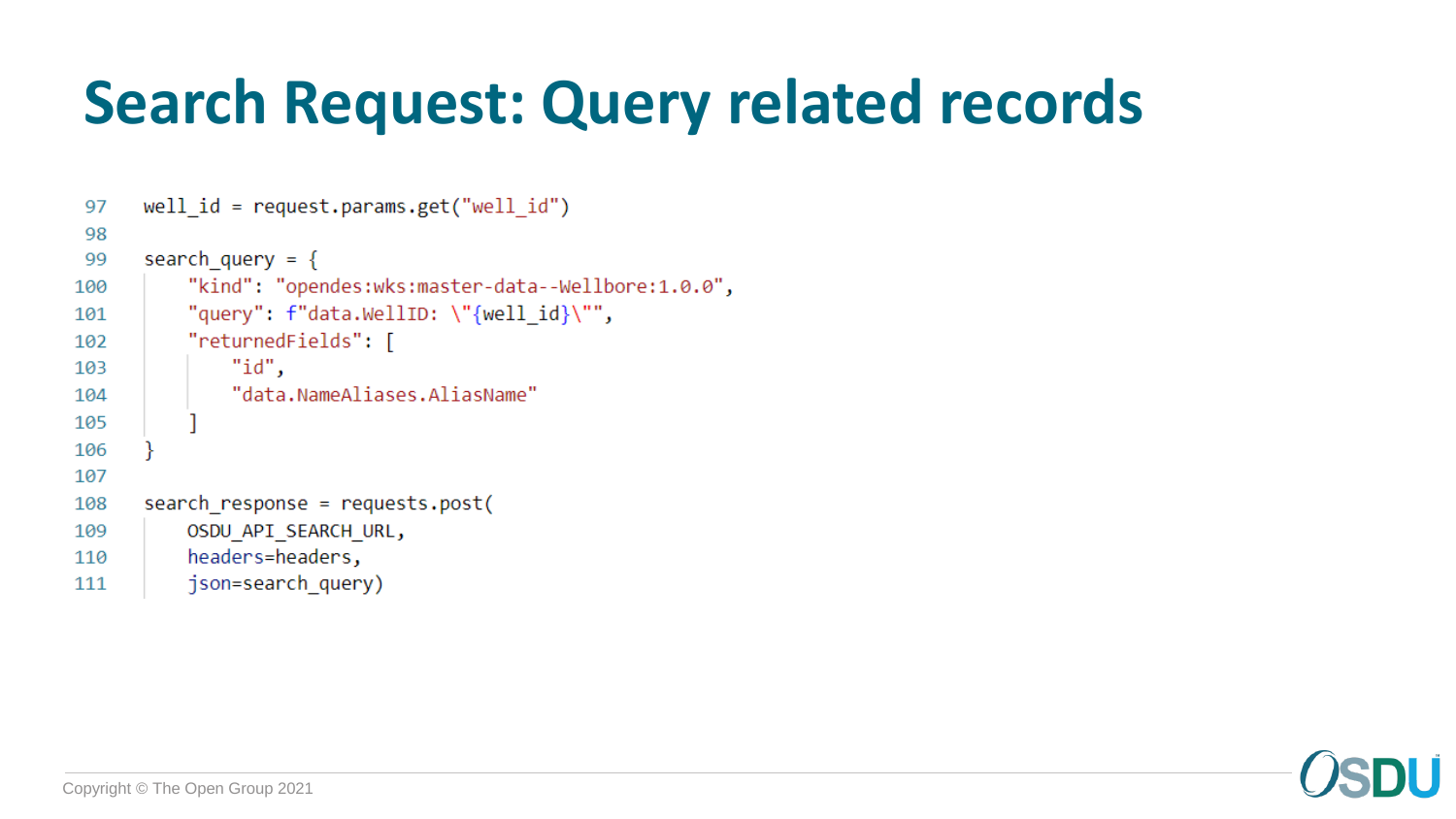# **Fetch data: Signed URL and file download**

```
file id = ids list[0]
124
125
126 \vee file response = requests.get(
          f"{OSDU_API_FILE_URL}/{file_id}/downloadURL",
127
          headers=headers
128
129
130
      signed url = file response.join()['SignedUr1"]131
132
      blob storage response = requests.get(signed url)
133
      file_content = blob_storage_response.content
134
```


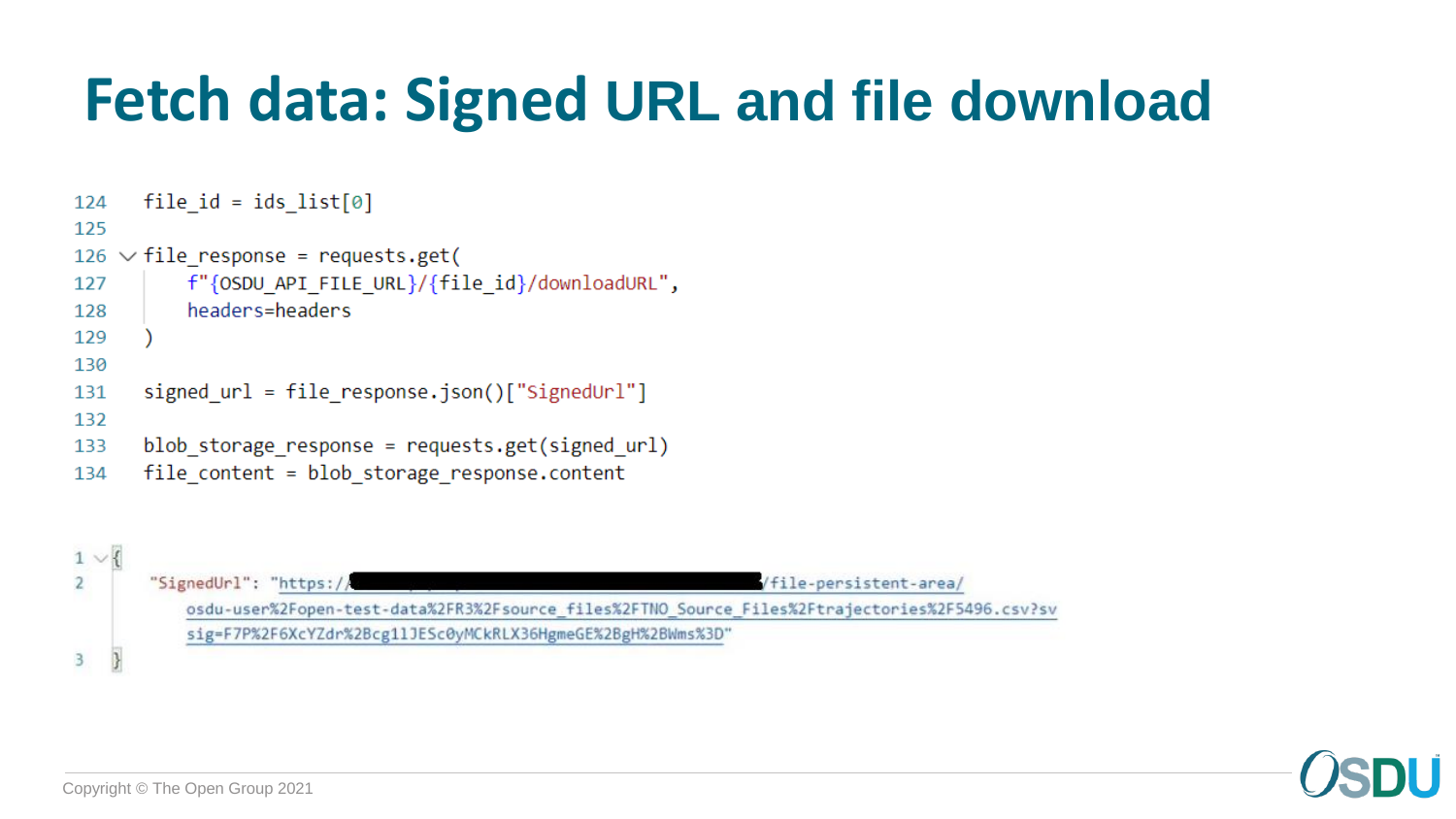# **Fetch data: Obtain dataset ids**

```
search query = \{113
          "kind": "opendes:wks:work-product-component--WellboreTrajectory:1.0.0",
114
          "query": f"data.WellboreID: \"{wellbore_id}\"",
115
          "returnedFields": [
116
              "data.Datasets"
117
118
119
120
      search_results = call_search_api(request, search_query)
121
122
      ids_list = [record["data"]["Datasets"] for record in search_results["results"]]
123
```

```
1 \vee 12 \vee"results": [
3 \vee"data": \{4\sqrt{ }5 \vee"Datasets": [
6
                           "opendes:dataset--File.Generic:e1a9aaf71a2442e59db0dada8be7d86d:"
```